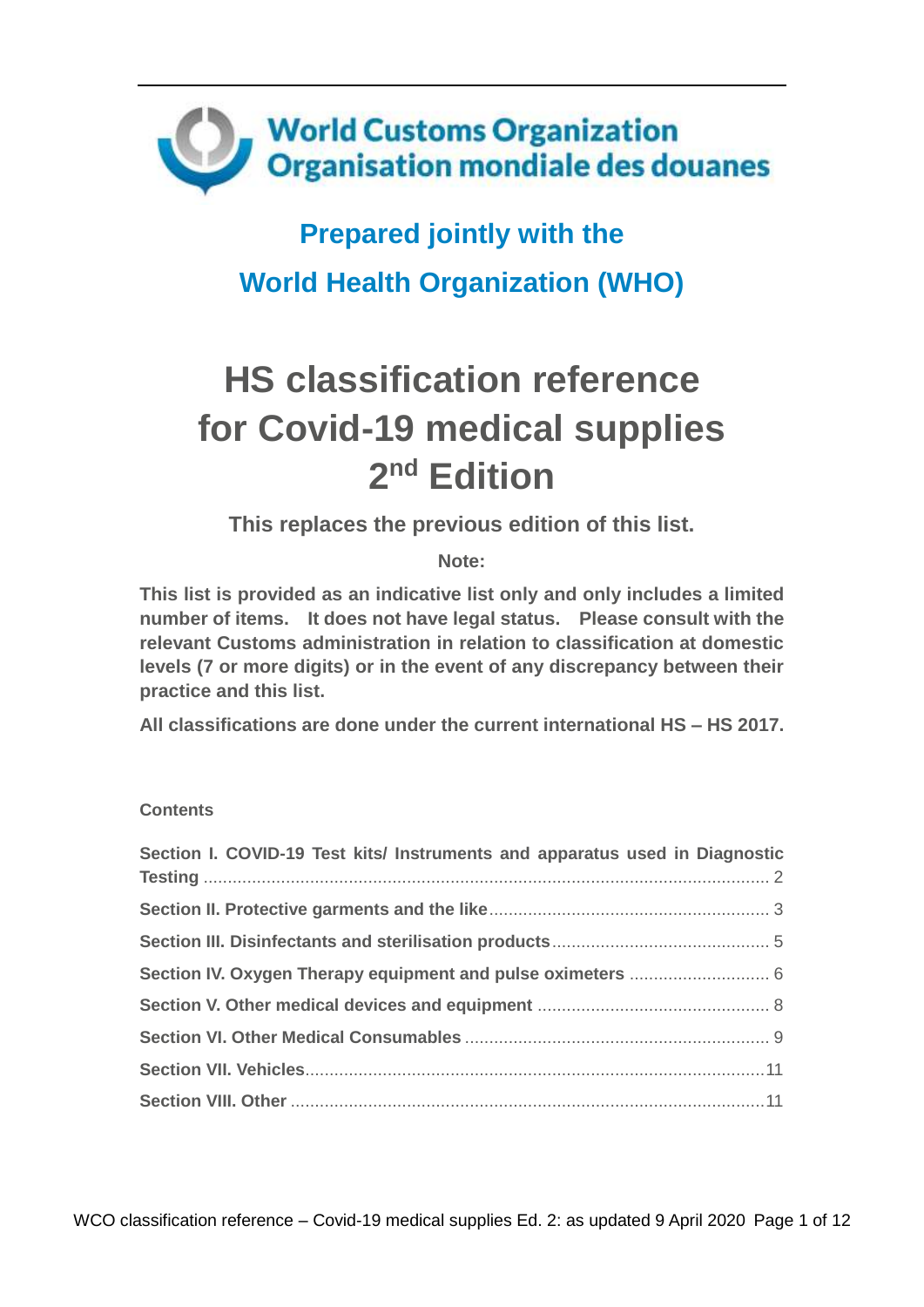<span id="page-1-0"></span>

| Section I. COVID-19 Test kits/ Instruments and apparatus used in Diagnostic Testing |                                                                                                                                              |                                         |
|-------------------------------------------------------------------------------------|----------------------------------------------------------------------------------------------------------------------------------------------|-----------------------------------------|
| <b>Product</b>                                                                      | <b>Additional information</b>                                                                                                                | <b>HS 2017</b><br><b>Classification</b> |
| COVID-19 Test kits                                                                  | Diagnostic reagents based on polymerase chain<br>reaction (PCR) nucleic acid test.                                                           | 3822.00                                 |
| COVID-19 Test kits                                                                  | Diagnostic reagents based on immunological<br>reactions                                                                                      | 3002.15                                 |
| COVID-19 Diagnostic<br>Test instruments and<br>apparatus                            | Instruments used in clinical laboratories for In Vitro<br>Diagnosis                                                                          | 9027.80                                 |
| Swab and Viral<br>transport medium set                                              | A vial containing a culture media for the maintenance<br>of a viral sample and a cotton tipped swab to collect<br>the sample put up together | 3821.00                                 |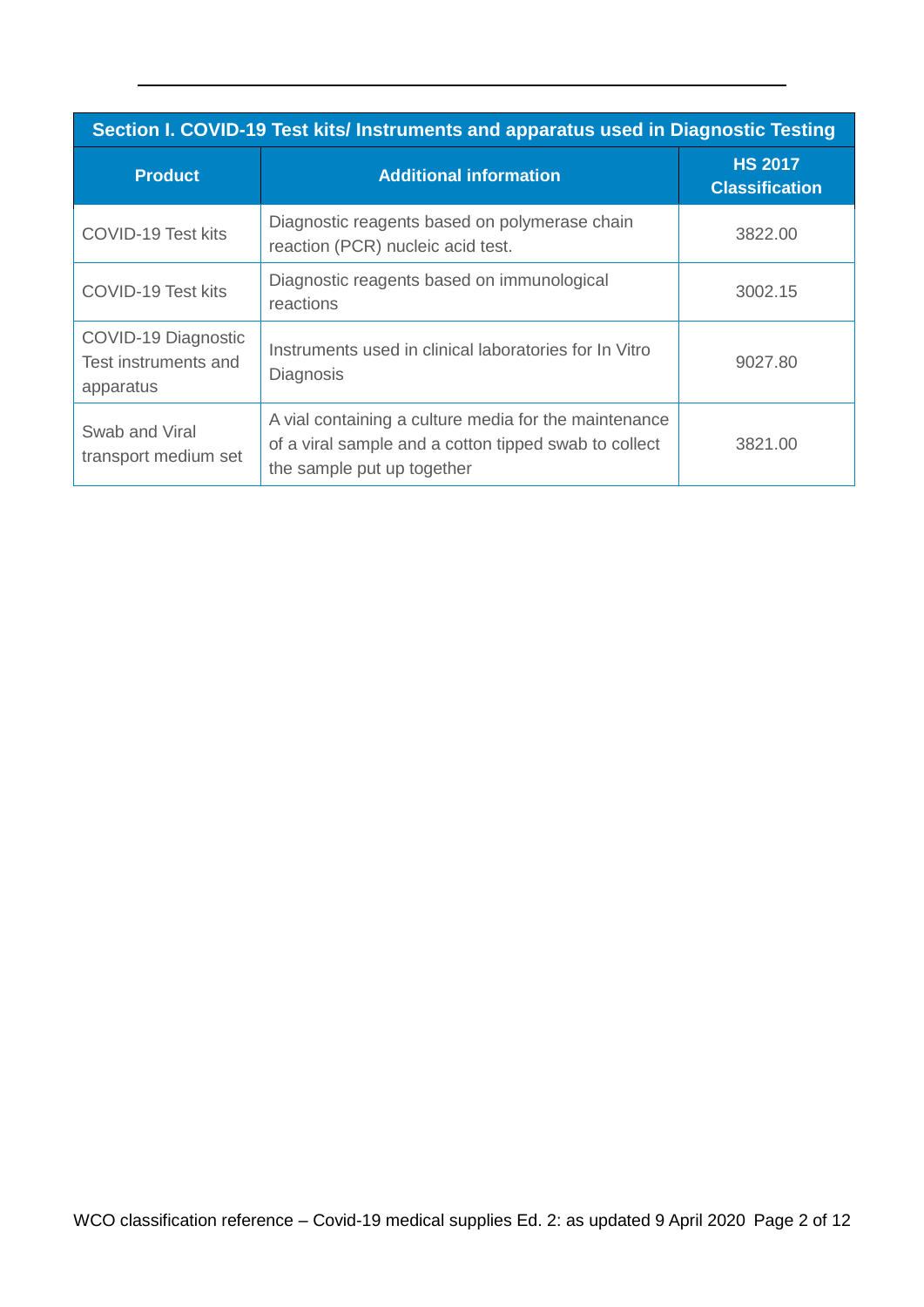## **Section II. Protective garments and the like**

<span id="page-2-0"></span>

| (For disposable protective products that are not worn (e.g. drapes, bed pads), see "Section VI. Other<br><b>Medical Consumables")</b>                                                                                                                                                                                                                                                                                |                                         |  |
|----------------------------------------------------------------------------------------------------------------------------------------------------------------------------------------------------------------------------------------------------------------------------------------------------------------------------------------------------------------------------------------------------------------------|-----------------------------------------|--|
| <b>Product</b>                                                                                                                                                                                                                                                                                                                                                                                                       | <b>HS 2017</b><br><b>Classification</b> |  |
| <b>Face and eye protection</b>                                                                                                                                                                                                                                                                                                                                                                                       |                                         |  |
| Cellulose/paper masks                                                                                                                                                                                                                                                                                                                                                                                                | 4818.50                                 |  |
| Textile face-masks, without a replaceable filter or mechanical parts, including<br>surgical masks and disposable face-masks made of non-woven textiles. This<br>includes the masks known as N95 Particulate Respirators.                                                                                                                                                                                             | 6307.90                                 |  |
| Gas masks with mechanical parts or replaceable filters for protection against<br>biological agents. Also includes such masks incorporating eye protection or facial<br>shields.                                                                                                                                                                                                                                      | 9020.00                                 |  |
| Protective spectacles and goggles                                                                                                                                                                                                                                                                                                                                                                                    | 9004.90                                 |  |
| Plastic face shields (covering more than the eye area)                                                                                                                                                                                                                                                                                                                                                               | 3926.20                                 |  |
| <b>Gloves</b>                                                                                                                                                                                                                                                                                                                                                                                                        |                                         |  |
| Plastic gloves                                                                                                                                                                                                                                                                                                                                                                                                       | 3926.20                                 |  |
| Surgical rubber gloves                                                                                                                                                                                                                                                                                                                                                                                               | 4015.11                                 |  |
| Other rubber gloves.                                                                                                                                                                                                                                                                                                                                                                                                 | 4015.19                                 |  |
| Knitted or crocheted gloves which have been impregnated or covered with plastics<br>or rubber                                                                                                                                                                                                                                                                                                                        | 6116.10                                 |  |
| Textile gloves that are not knitted or crocheted                                                                                                                                                                                                                                                                                                                                                                     | 6216.00                                 |  |
| <b>Other</b>                                                                                                                                                                                                                                                                                                                                                                                                         |                                         |  |
| Disposable hair nets                                                                                                                                                                                                                                                                                                                                                                                                 | 6505.00                                 |  |
| Protective unisex garments made of plastic sheeting, textile reinforced plastics or<br>textile backed plastics.                                                                                                                                                                                                                                                                                                      | 3926.20                                 |  |
| Protective unisex garments made of rubber sheeting, textile reinforced rubber or<br>textile backed rubber.                                                                                                                                                                                                                                                                                                           | 4015.90                                 |  |
| Paper or cellulose garments and clothing accessories such as disposable paper<br>hospital gowns, paper shoe covers etc. These are covered here <b>provided</b> that they<br>are made of paper, paper pulp, cellulose wadding or webs of cellulose<br>fibres. Please check with the Customs administration in the importing country if<br>they are not solely paper or cellulose as they may be classified elsewhere. | 4818.50                                 |  |
| Protective garments for surgical/medical use made up of felt or nonwovens<br>whether or not impregnated, coated, covered or laminated (fabrics of heading<br>56.02 or 56.03). This includes spun-bonded garments.                                                                                                                                                                                                    | 6210.10                                 |  |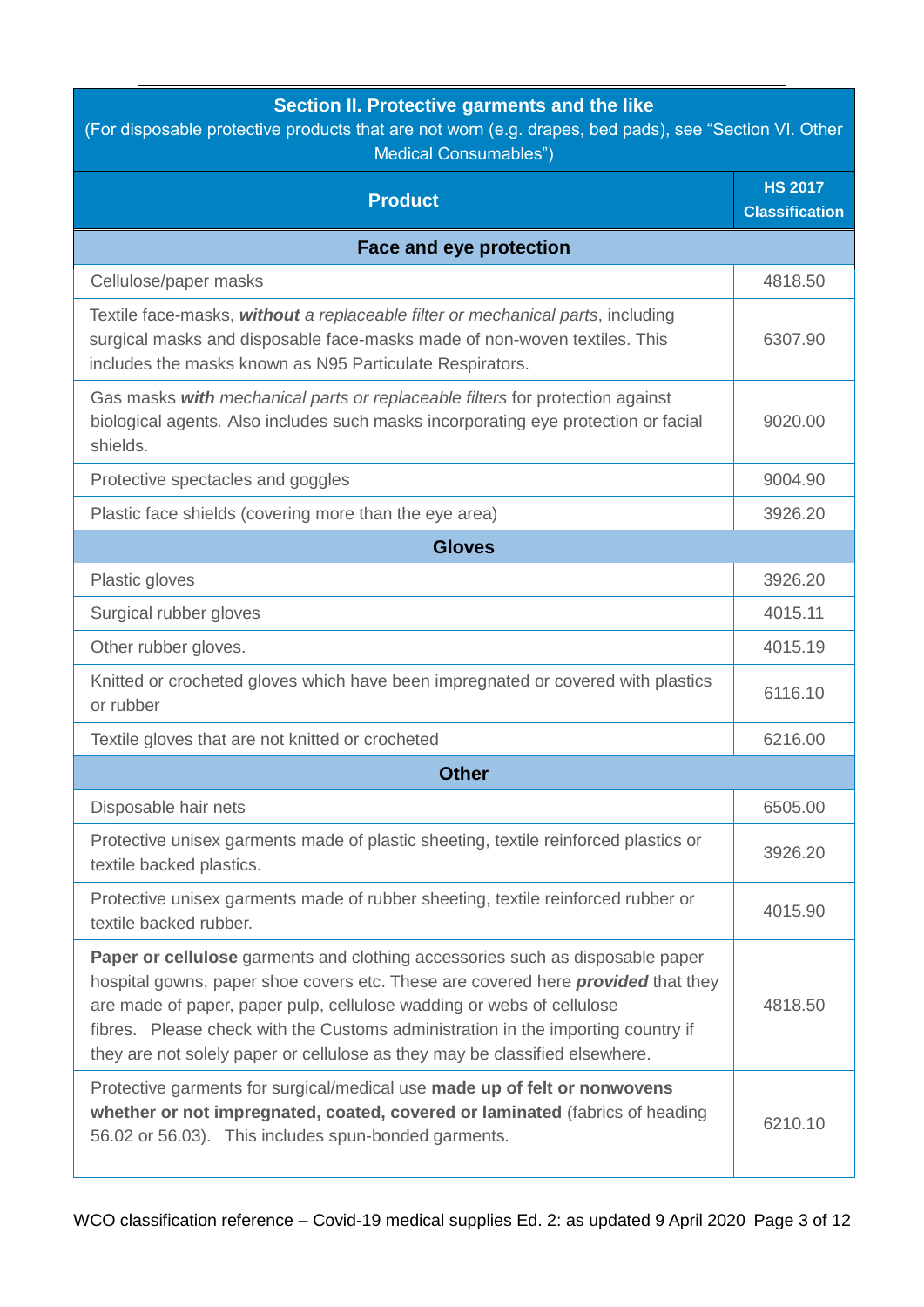| Section II. Protective garments and the like (cont.)                                                                                               |                                         |  |
|----------------------------------------------------------------------------------------------------------------------------------------------------|-----------------------------------------|--|
| <b>Product</b>                                                                                                                                     | <b>HS 2017</b><br><b>Classification</b> |  |
| Unisex protective garments for surgical/medical use made of woven textiles of that<br>are impregnated, coated, covered or laminated with plastics. | 6210.50                                 |  |
| Unisex protective garments made of rubberised textile fabrics.                                                                                     | 6210.50                                 |  |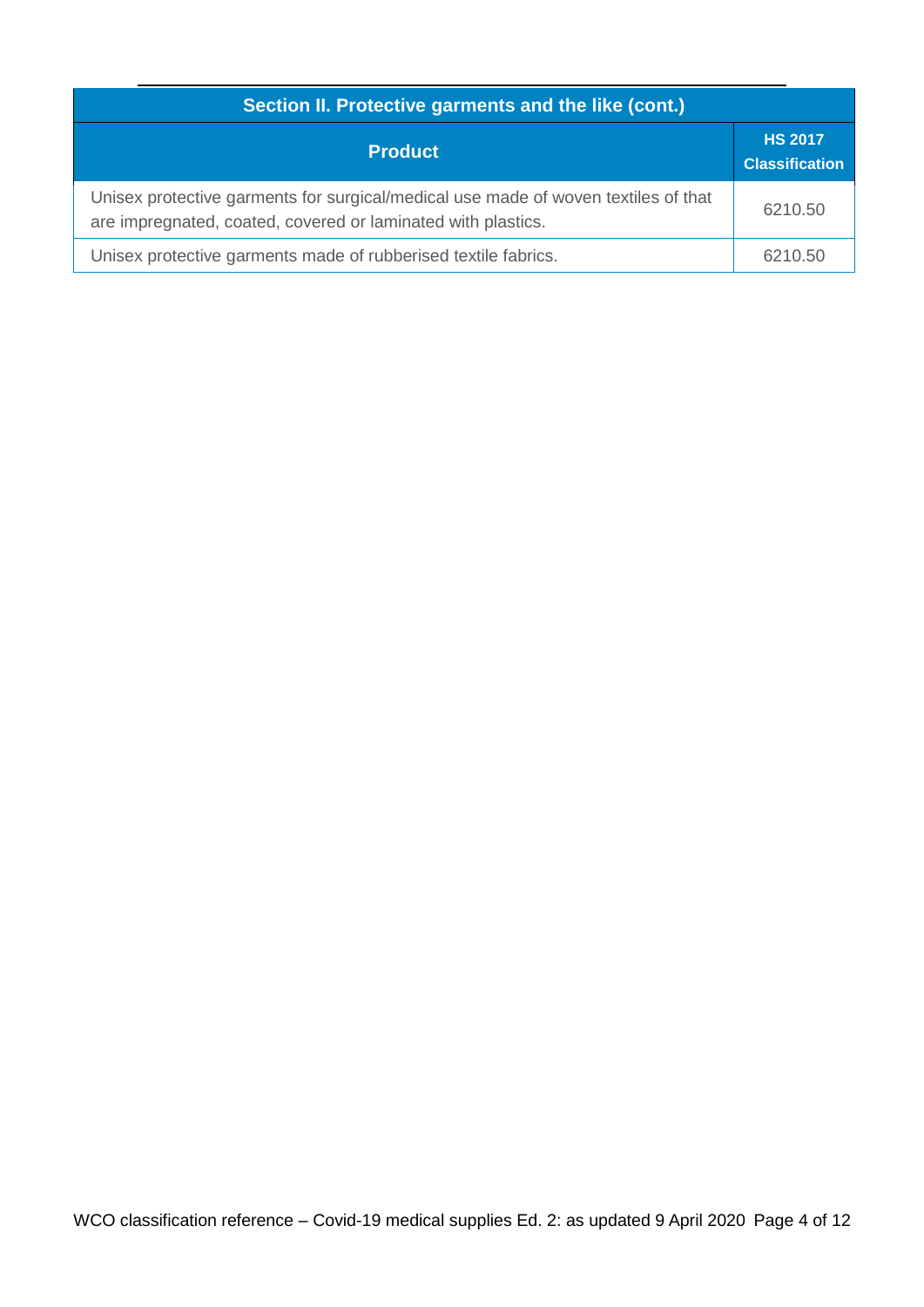<span id="page-4-0"></span>

| <b>Section III. Disinfectants and sterilisation products</b><br>(For soaps, see "Section VI. Other Medical Consumables") |                                                                                                                                                                                                                                                                                                                                                                                                                                                                                                                                                            |                                         |
|--------------------------------------------------------------------------------------------------------------------------|------------------------------------------------------------------------------------------------------------------------------------------------------------------------------------------------------------------------------------------------------------------------------------------------------------------------------------------------------------------------------------------------------------------------------------------------------------------------------------------------------------------------------------------------------------|-----------------------------------------|
| <b>Product</b>                                                                                                           | <b>Additional information</b>                                                                                                                                                                                                                                                                                                                                                                                                                                                                                                                              | <b>HS 2017</b><br><b>Classification</b> |
| Alcohol solution                                                                                                         | Undenatured, containing by volume 80% or more<br>ethyl alcohol                                                                                                                                                                                                                                                                                                                                                                                                                                                                                             | 2207.10                                 |
| Alcohol solution                                                                                                         | Undenatured, 75% ethyl alcohol                                                                                                                                                                                                                                                                                                                                                                                                                                                                                                                             | 2208.90                                 |
| Hand sanitizer                                                                                                           | A liquid or gel generally used to decrease infectious<br>agents on the hands, alcohol-based type.                                                                                                                                                                                                                                                                                                                                                                                                                                                          | 3808.94                                 |
| Other disinfectant<br>preparations                                                                                       | Put up in forms or packings for retail sale such as<br>rubs and wipes impregnated with alcohol or other<br>disinfectants.                                                                                                                                                                                                                                                                                                                                                                                                                                  | 3808.94                                 |
| Medical, surgical or<br>laboratory sterilisers,<br>including autoclaves                                                  | Function using steam or boiling water                                                                                                                                                                                                                                                                                                                                                                                                                                                                                                                      | 8419.20                                 |
| Hydrogen peroxide in bulk                                                                                                | Bulk $H_2O_2$ whether or not with solidified with urea.                                                                                                                                                                                                                                                                                                                                                                                                                                                                                                    | 2847.00                                 |
| Hydrogen peroxide<br>presented as a<br>medicament                                                                        | $H2O2$ put up for internal or external use as a<br>medicine, including as an antiseptic for the skin.<br>Only covered here if in measured doses or in forms<br>or packings for retail sale (including directly to<br>hospitals) for such use.                                                                                                                                                                                                                                                                                                              | 3004.90                                 |
| Hydrogen peroxide put up<br>in disinfectant<br>preparations for cleaning<br>surfaces                                     | $H2O2$ put up as cleaning solutions for surfaces or<br>apparatus.                                                                                                                                                                                                                                                                                                                                                                                                                                                                                          | 3808.94                                 |
| Other chemical disinfectants                                                                                             | Put up in forms or packings for retail sale as<br>disinfectants or as disinfectant preparations,<br>containing alcohol, benzalkonium chloride solution<br>or peroxyacids, or other disinfectants.<br>This includes sodium dichloroisocyanurate<br>(NaDCC) and calcium hypochlorite (65-70% active<br>chlorine) when put up with a measurement spoon in<br>the forms normally sold directly to hospitals and the<br>like. (Bulk NaDCC would be classified in<br>subheading 2933.69. Bulk calcium hypochlorite<br>would be classified in subheading 2828.10) | 3808.94                                 |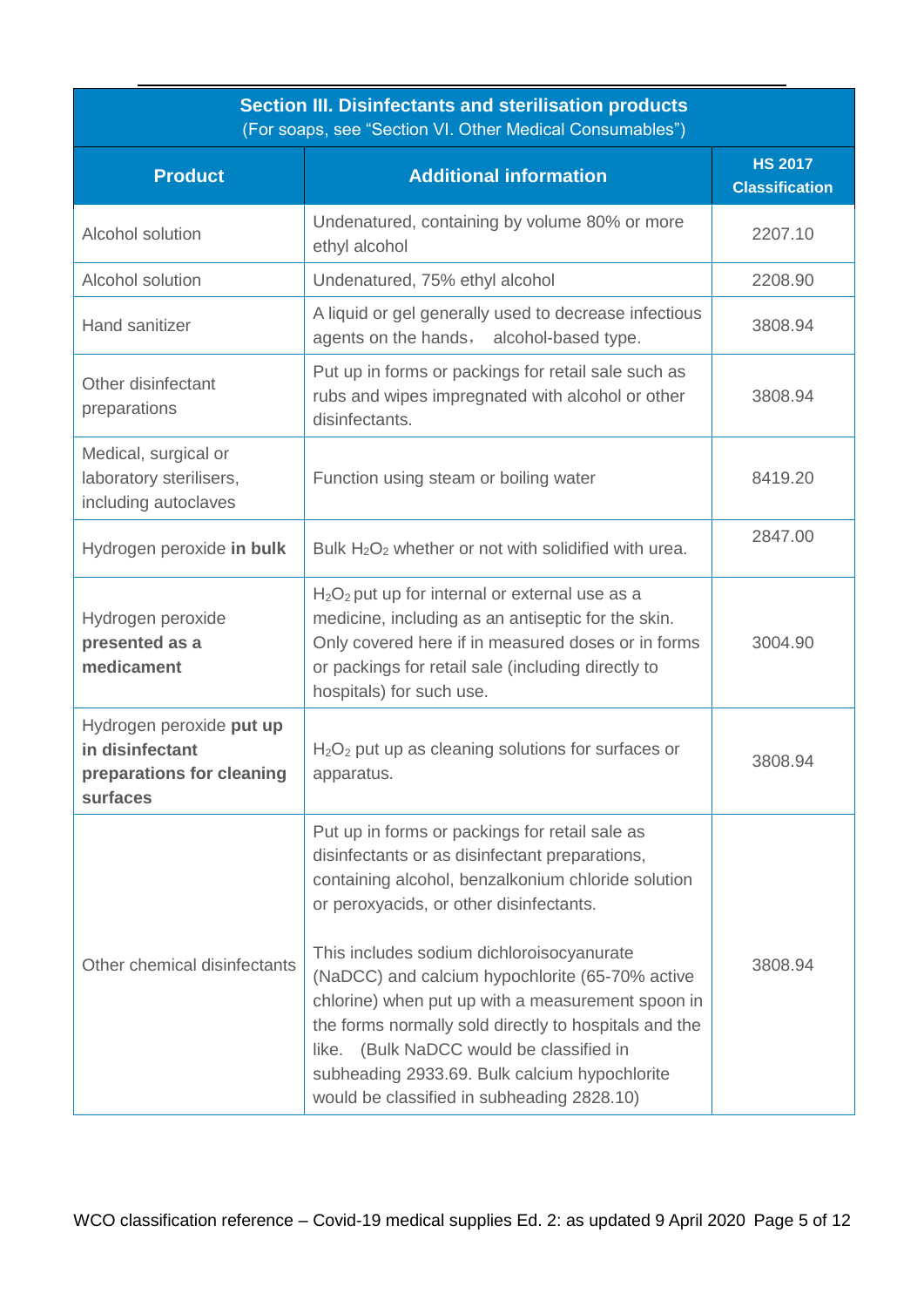<span id="page-5-0"></span>

| Section IV. Oxygen Therapy equipment and pulse oximeters                                                                                            |                                                                                                                                                                                                                                                                                                                                  |                                         |
|-----------------------------------------------------------------------------------------------------------------------------------------------------|----------------------------------------------------------------------------------------------------------------------------------------------------------------------------------------------------------------------------------------------------------------------------------------------------------------------------------|-----------------------------------------|
| <b>Product</b>                                                                                                                                      | <b>Additional information</b>                                                                                                                                                                                                                                                                                                    | <b>HS 2017</b><br><b>Classification</b> |
| Medical ventilators (artificial<br>respiration apparatus)                                                                                           | Provides ventilation by moving breathable air into<br>and out of the lungs. This includes both:<br>ventilator machines and<br>$\bullet$<br>compressible self-refilling ventilation bags<br>that are normally supplied with a valve and mask<br>(also known as 'bag valve mask' (BVM)<br>ventilators).                            |                                         |
| Extracorporeal membrane<br>oxygenation (ECMO)                                                                                                       | Provides prolonged cardiac and respiratory support<br>by removing blood from the person's body and<br>artificially removing the carbon dioxide and<br>oxygenating red blood cells.                                                                                                                                               |                                         |
| <b>Continuous Positive Airway</b><br>Pressure (CPAP) units                                                                                          | Positive airway pressure ventilators, which apply mild<br>air pressure on a continuous basis, to keep the<br>airways continuously open in people who are able to<br>breathe spontaneously on their own, but need help<br>keeping their airway unobstructed.                                                                      | 9019.20                                 |
| Bilevel positive airway<br>pressure (BiPap or BPap)<br>units                                                                                        | Similar to CPAP unit, except that the pressurized air<br>is delivered at two alternating levels with a higher<br>inspiratory positive airway pressure (IPAP) and a<br>lower expiratory positive airway pressure (EPAP).                                                                                                          |                                         |
| Oxygen concentrators<br>(See "Section VIII. Other"<br>for oxygen generating plants<br>and "Section VI. Other<br>Medical Consumables" for<br>oxygen) | Devices designed to concentrate oxygen from<br>ambient air and deliver the concentrated oxygen,<br>typically through an attached nasal cannula (or<br>prongs), to a patient requiring oxygen therapy.<br>These differ from oxygen plant in that they<br>supply oxygen directly to patients according to<br>their specific needs. |                                         |
| Oxygen humidifiers for<br>oxygen therapy applications                                                                                               | Medical devices that can be integrated into oxygen<br>delivery systems to humidify supplemental oxygen<br>when it is delivered at higher-than-standard flow<br>rates, or the method of oxygen delivery bypasses the<br>nose (e.g., through nasopharyngeal catheters).                                                            | 9019.20                                 |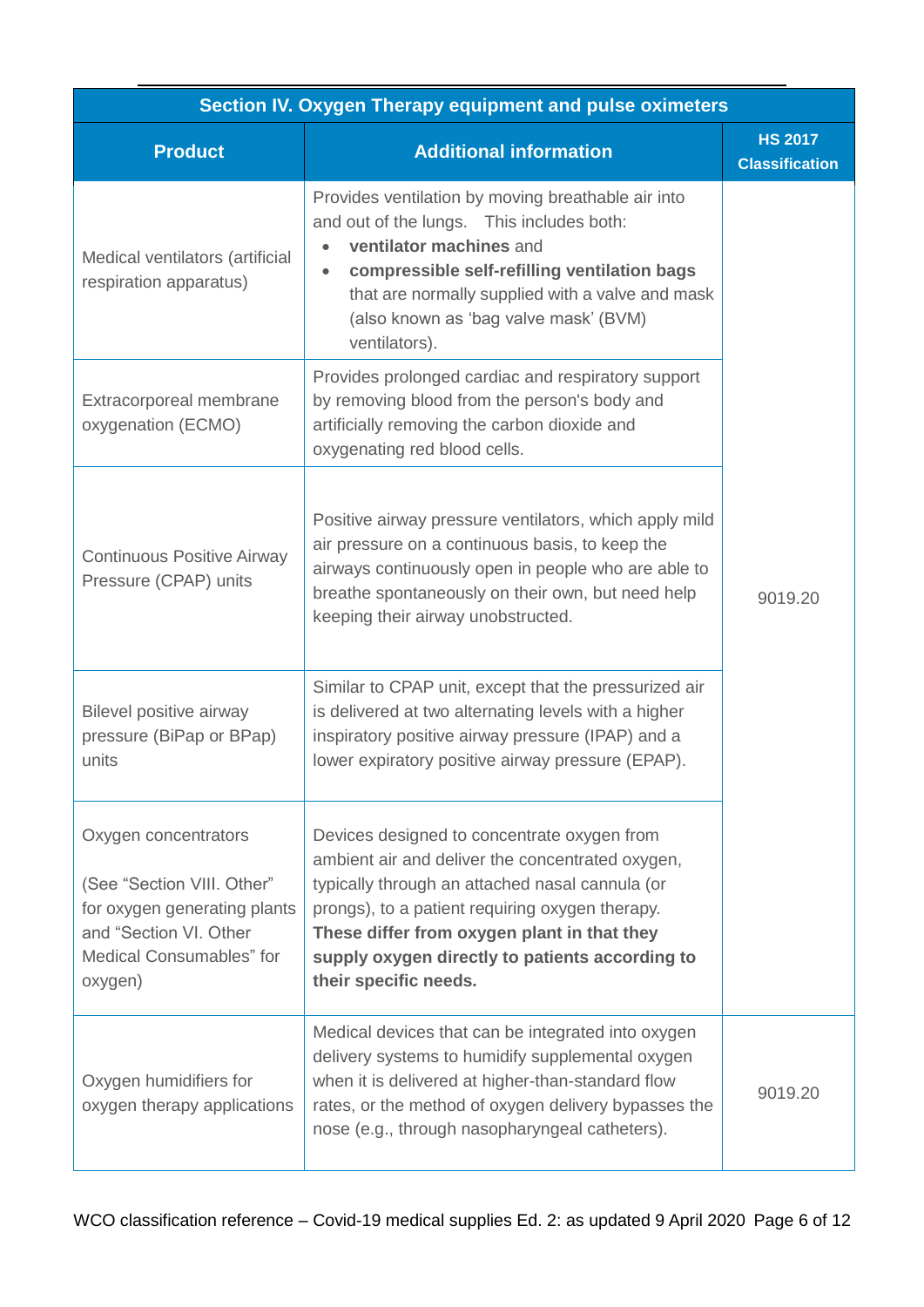| Section IV. Oxygen Therapy equipment and pulse oximeters (cont.)              |                                                                                                                                                                                                                                                                                                                                                                                                          |                                         |
|-------------------------------------------------------------------------------|----------------------------------------------------------------------------------------------------------------------------------------------------------------------------------------------------------------------------------------------------------------------------------------------------------------------------------------------------------------------------------------------------------|-----------------------------------------|
| <b>Product</b>                                                                | <b>Additional information</b>                                                                                                                                                                                                                                                                                                                                                                            | <b>HS 2017</b><br><b>Classification</b> |
|                                                                               | Oxygen masks;<br>$\bullet$<br>Venturi masks;<br>Oxygen tents;<br>Oxygen head boxes; and<br>$\bullet$<br>Similar oxygen delivery devices<br>$\bullet$                                                                                                                                                                                                                                                     | 9019.20                                 |
| Oxygen delivery devices to<br>supply oxygen from the<br>device to the patient | Nasal prongs (nasal cannulae): nasal cannulae<br>consist of plastic tubes that end in two short tapered<br>prongs that are placed in the nostrils for delivering<br>oxygen.                                                                                                                                                                                                                              | 9018.39                                 |
|                                                                               | Nasal catheter: a thin, flexible tube that is passed<br>into the nose and ends with its tip in the nasal cavity<br>for delivering oxygen.                                                                                                                                                                                                                                                                | 9018.39                                 |
| Flowmeter, Thorpe tube for<br>oxygen 0-15L/min                                | The Thorpe tube flowmeter is composed of inlet and<br>outlet ports, a regulator, a valve and a clear tapered<br>measuring tube. It is suitable for connection with<br>various medical gas sources, such as centralized<br>system, cylinders, concentrators or compressors.<br>Standard (absolute, non-compensated) and<br>pressure-compensated flowmeter versions, suitable<br>for specific flow ranges. | 9026.80                                 |
| Flow splitters                                                                | A device intended to distribute medical oxygen from a<br>single source to multiple independent outlets.                                                                                                                                                                                                                                                                                                  | 9019.20                                 |
| Pulse oximeters                                                               | Devices for measuring the oxygen saturation of<br>haemoglobin in arterial blood (SpO2). They use the<br>principle of differential light absorption to determine<br>SpO2 when the sensor (also called a probe) is<br>applied to an area of the body (e.g. a finger, toe or<br>earlobe).                                                                                                                   | 9018.19                                 |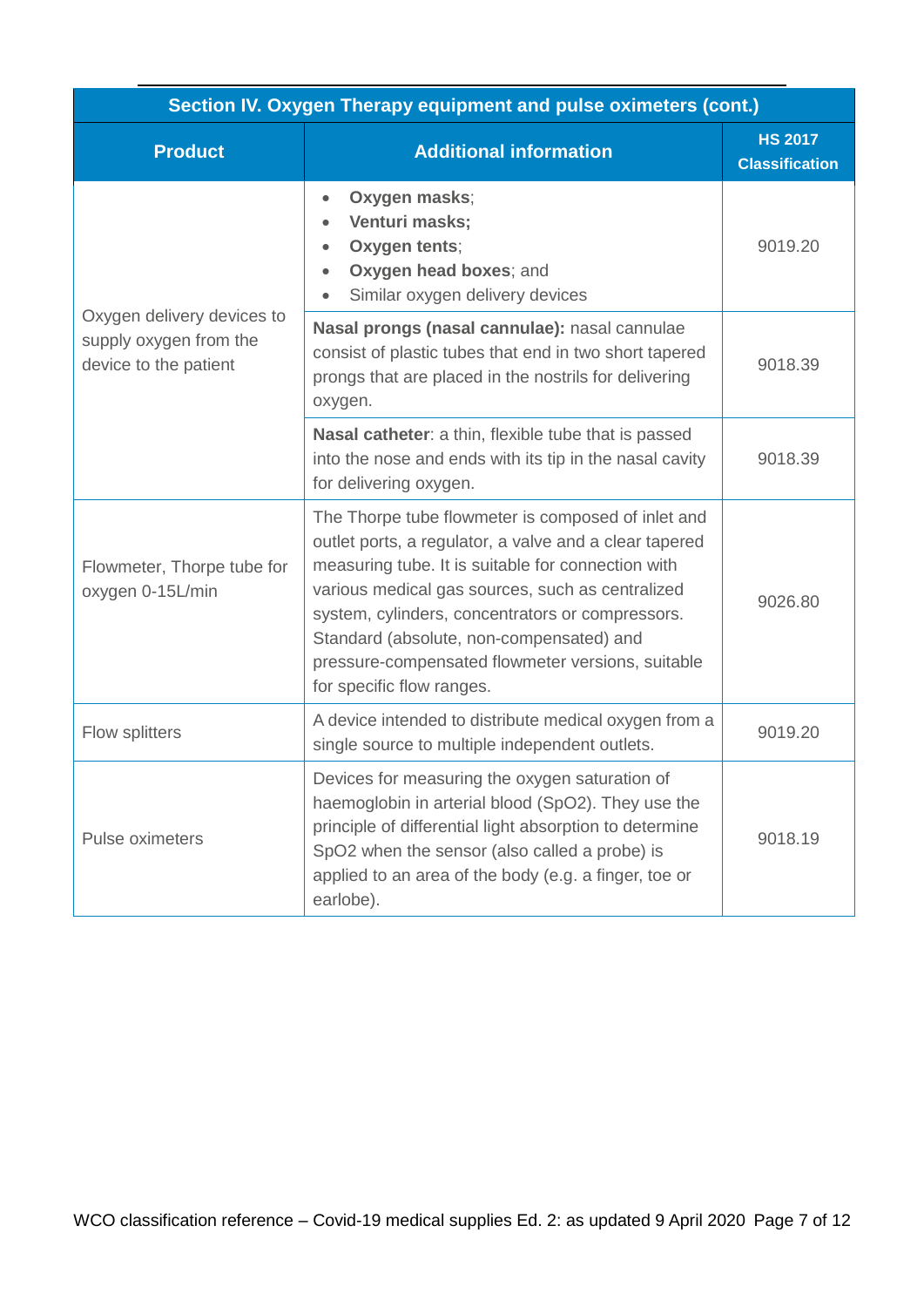<span id="page-7-0"></span>

| Section V. Other medical devices and equipment              |                                                                                                                                                                                                                                               |                                         |
|-------------------------------------------------------------|-----------------------------------------------------------------------------------------------------------------------------------------------------------------------------------------------------------------------------------------------|-----------------------------------------|
| <b>Product</b>                                              | <b>Additional information</b>                                                                                                                                                                                                                 | <b>HS 2017</b><br><b>Classification</b> |
| Computed tomography<br>(CT) scanners                        | Uses a rotating X-ray machine to image thin slices of<br>the body to diagnose diseases such as pneumonia.                                                                                                                                     | 9022.12                                 |
| Ultrasound machines                                         | Portable ultrasound machines are usually imported<br>with their own specifically designed trolley and<br>accessories                                                                                                                          | 9018.12                                 |
| Electrocardiograph                                          | Portable electrocardiographs are normally presented<br>with various accessories                                                                                                                                                               | 9018.11                                 |
| <b>Multiparametric Patient</b><br>Monitoring devices        | Monitoring stations used for the continuous<br>monitoring of <i>multiple</i> vital signs.                                                                                                                                                     | 9018.19                                 |
| Laryngoscopes                                               | *It is noted that there is some variance between<br>administrations as to the classification of endoscopes<br>as either electro-diagnostic apparatus or other<br>medical apparatus - please check with the relevant<br>Customs administration | 9018.19 or<br>9018.90*                  |
| Colorimetric end tidal CO <sub>2</sub><br>detector          | Sizes compatible with child and adult endotracheal<br>tube. Single use.                                                                                                                                                                       | 9027.80                                 |
| Infrared thermometers                                       |                                                                                                                                                                                                                                               | 9025.19                                 |
| Stethoscopes                                                |                                                                                                                                                                                                                                               | 9018.90                                 |
| Magill intubation forceps                                   | Angled forceps used to guide a tracheal tube into<br>the larynx or a nasogastric tube into the<br>oesophagus under direct vision                                                                                                              | 9018.90                                 |
| Intubation kits                                             | Reusable intubation kits                                                                                                                                                                                                                      | 9018.90                                 |
| Infusion pump <sup>*</sup> , with or<br>without accessories | *It is noted that there is some variance between<br>administrations as to the classification of infusion<br>pumps as either pumps or other medical apparatus -<br>please check with the relevant Customs<br>administration                    | 8413.19 or<br>9018.90*                  |
| Electronic drop counter, IV<br>fluids                       | Counts the drops and calculates real-time drop rate                                                                                                                                                                                           | 9028.20                                 |
| Medical suction pumps                                       | Used to clear the airway of bodily secretions                                                                                                                                                                                                 | 9018.90                                 |
| Medical drills for vascular<br>access                       | May be presented with accessories                                                                                                                                                                                                             | 9018.90                                 |
| Kidney basins                                               | Shallow kidney-shaped basins made of stainless<br>steel and used for the collection of bodily discharges<br>and other sanitary purposes                                                                                                       | 7324.90                                 |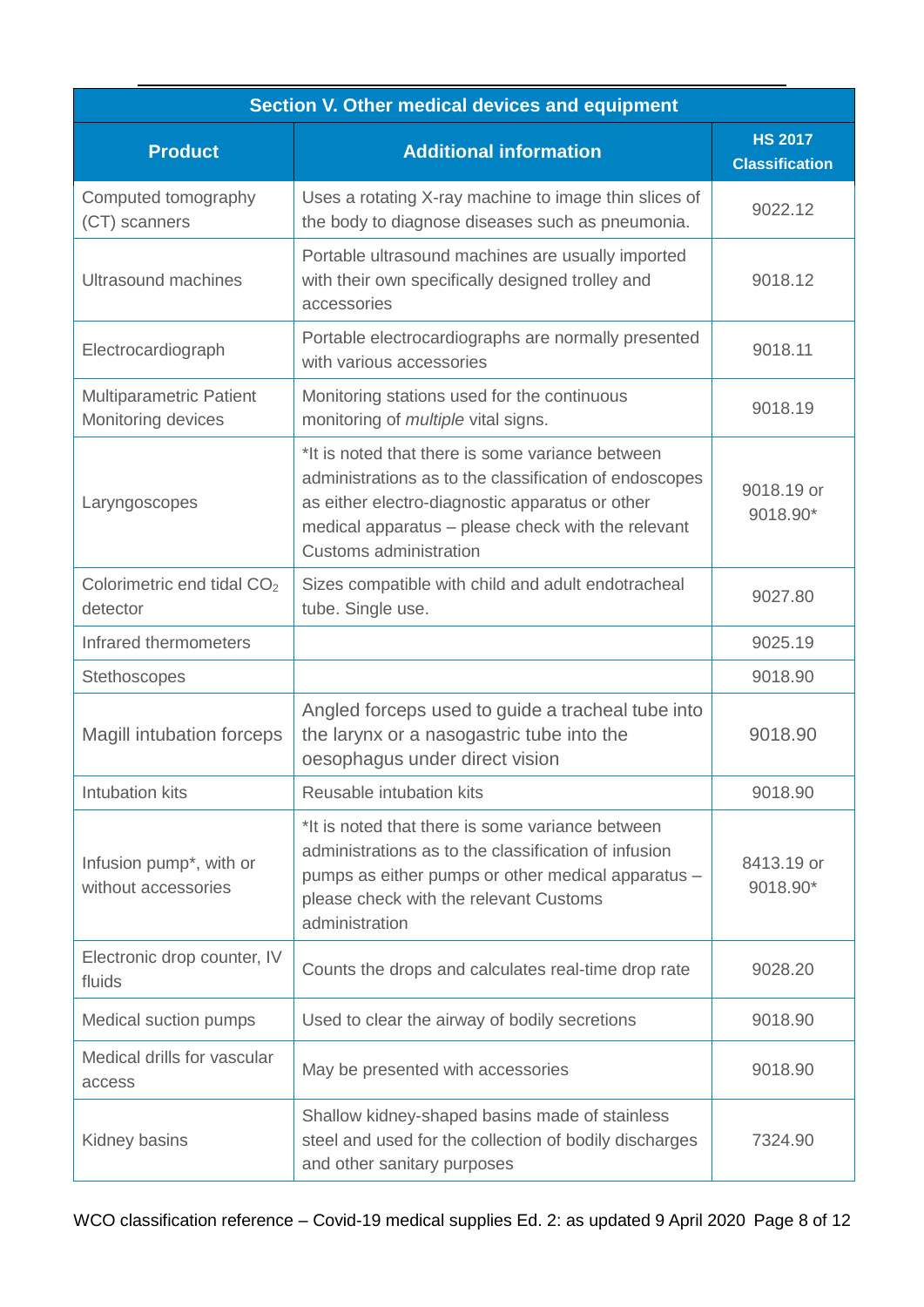<span id="page-8-0"></span>

| <b>Section VI. Other Medical Consumables</b>                                                                                                                                        |                                                                                                                                                                                                                                                                                                                  |                                                        |
|-------------------------------------------------------------------------------------------------------------------------------------------------------------------------------------|------------------------------------------------------------------------------------------------------------------------------------------------------------------------------------------------------------------------------------------------------------------------------------------------------------------|--------------------------------------------------------|
| <b>Product</b>                                                                                                                                                                      | <b>Additional information</b>                                                                                                                                                                                                                                                                                    | <b>HS 2017</b><br><b>Classification</b>                |
| Medical oxygen*<br>(* Some countries may require<br>cylinders to be separately reported<br>as well as the oxygen - check with<br>the relevant Customs<br>administration if unsure.) | Medical oxygen has as a minimum 82% pure<br>oxygen, is free from any contamination, and is<br>generated by an oil-free compressor. This<br>subheading includes both compressed oxygen<br>supplied in cylinders and liquid oxygen.                                                                                | 2804.40                                                |
| Wadding, gauze, bandages,<br>cotton sticks and similar<br>articles                                                                                                                  | Impregnated or coated with pharmaceutical<br>substances or put up in forms or packings for retail<br>sale for medical use.                                                                                                                                                                                       | 3005.90                                                |
| Surgical tape                                                                                                                                                                       | Self-adhesive, hypoallergenic                                                                                                                                                                                                                                                                                    | 3005.10                                                |
| Transparent adhesive<br>plasters                                                                                                                                                    |                                                                                                                                                                                                                                                                                                                  | 3005.10                                                |
| Soap                                                                                                                                                                                | Liquid or powder form                                                                                                                                                                                                                                                                                            | 3401.20                                                |
|                                                                                                                                                                                     | Bar form                                                                                                                                                                                                                                                                                                         | 3401.11                                                |
| Syringes, with or without<br>needles                                                                                                                                                |                                                                                                                                                                                                                                                                                                                  | 9018.31                                                |
| Tubular metal needles and<br>needles for sutures                                                                                                                                    |                                                                                                                                                                                                                                                                                                                  | 9018.32                                                |
| Needles (except for tubular<br>metal needles and needles<br>for sutures), catheters,<br>cannulae and the like                                                                       | Includes, among other things:<br>endotracheal tubes (catheters), with or without<br>cuffs;<br>Nasopharyngeal airways (catheters); and<br>Oropharyngeal airways (catheters).<br>$\bullet$<br>Endotracheal tube introducers (bougies or stylets)<br>are also classified here by virtue of Note 2 to<br>Chapter 90. | 9018.39                                                |
| Intubation kits                                                                                                                                                                     | Single use disposable intubation kits                                                                                                                                                                                                                                                                            | 9018.90                                                |
| Disposable emergency<br>cricothyrotomy set                                                                                                                                          | Set for performing an emergency incision or<br>puncture through the skin and cricothyroid<br>membrane to establish a patent airway during<br>certain life-threatening situations                                                                                                                                 | 9018<br>(subheading will<br>depend on set<br>contents) |
| Plastic hazardous waste<br>disposal bags                                                                                                                                            | Disposal bag for bio-hazardous waste, with "Bio<br>Hazard" print, autoclavable polypropylene, 50 or 70<br>micron thickness                                                                                                                                                                                       | 3923.29                                                |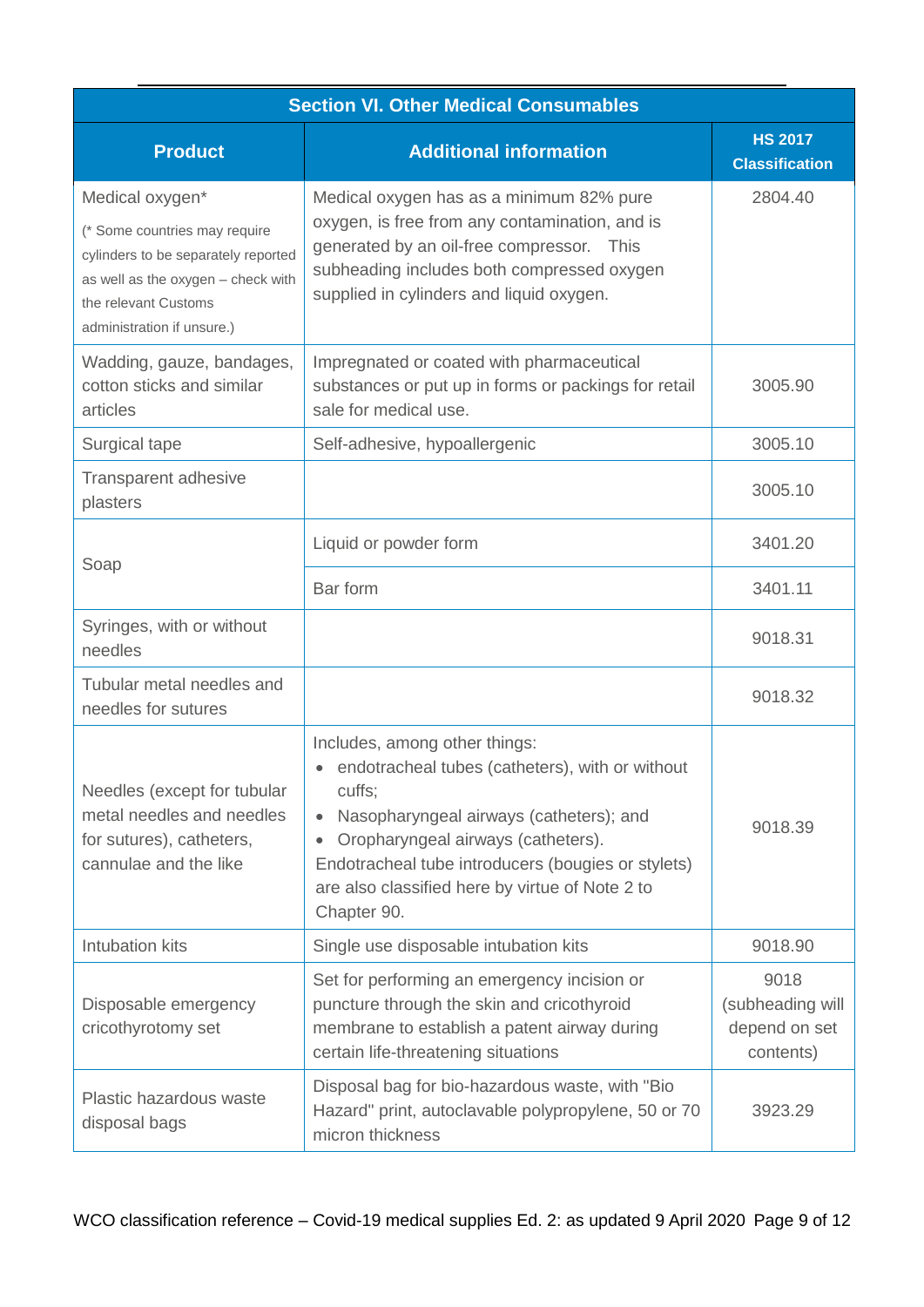| <b>Section VI. Other Medical Consumables (cont.)</b>                  |                                                                                               |                                         |
|-----------------------------------------------------------------------|-----------------------------------------------------------------------------------------------|-----------------------------------------|
| <b>Product</b>                                                        | <b>Additional information</b>                                                                 | <b>HS 2017</b><br><b>Classification</b> |
| Urine bags                                                            | Plastic bags for collecting urine, with outlet tap, with<br>non-return valve                  | 3926.90                                 |
| Paper bed sheets                                                      |                                                                                               | 4818.90                                 |
| Conductive gel for use in an<br><b>ECG or ultrasound</b><br>procedure | Used between the body and the ECG or ultrasound<br>instruments to reduce the body's impedance | 3006.70                                 |
| Lubricating jelly                                                     | Lubricant for medical procedures                                                              | 3006.70                                 |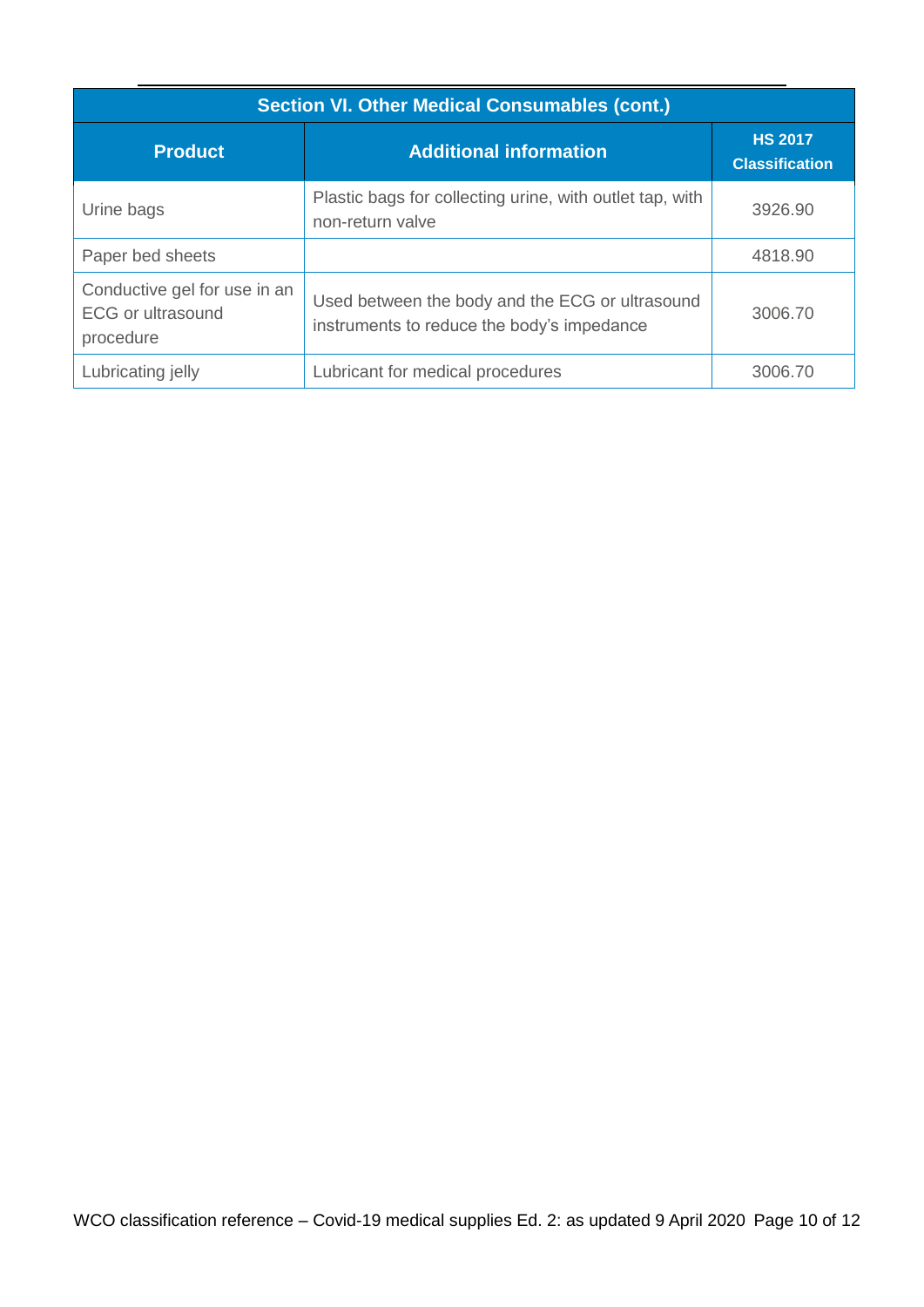<span id="page-10-0"></span>

| <b>Section VII. Vehicles</b> |                                                                                                                         |                                         |
|------------------------------|-------------------------------------------------------------------------------------------------------------------------|-----------------------------------------|
| <b>Product</b>               | <b>Additional information</b>                                                                                           | <b>HS 2017</b><br><b>Classification</b> |
| Wheelchairs                  | Carriages for disabled persons, whether or not<br>motorised or otherwise mechanically propelled.                        | 8713.10<br>8713.90                      |
| Mobile clinics vehicles      | Mobile clinics (medical) with operating theatre,<br>anaesthetic equipment and other surgical<br>apparatus.              | 8705.90                                 |
| Mobile radiological vehicles | Mobile radiological units (e.g., fitted with an<br>examination room, dark room and complete<br>radiological equipment). | 8705.90                                 |

| <b>Section VIII. Other</b>                                                                                                  |                                                                                                                                                                                                                                                                                                                                                                                                                                                            |                                         |
|-----------------------------------------------------------------------------------------------------------------------------|------------------------------------------------------------------------------------------------------------------------------------------------------------------------------------------------------------------------------------------------------------------------------------------------------------------------------------------------------------------------------------------------------------------------------------------------------------|-----------------------------------------|
| <b>Product</b>                                                                                                              | <b>Additional information</b>                                                                                                                                                                                                                                                                                                                                                                                                                              | <b>HS 2017</b><br><b>Classification</b> |
| Medical or surgical furniture                                                                                               | Includes operating tables, examination tables,<br>hospital beds with mechanical fittings, specially<br>designed tables for instruments, anaesthetic or<br>surgical supplies, and their parts.                                                                                                                                                                                                                                                              | 9402.90                                 |
| <b>Pressure Swing Adsorption</b><br>(PSA) oxygen plant for a<br>central oxygen supply<br>system of medical grade<br>oxygen. | Large, onsite, central source of medical grade<br>oxygen that is piped directly to terminal units within<br>patient areas or used to refill cylinders. Plants<br>adsorb nitrogen out of ambient air and filter out<br>contaminants to provide a supply of oxygen that can<br>be used in various oxygen therapy apparatus.<br>They do not act as therapeutic devices themselves,<br>but simply create a supply of oxygen for use in<br>therapeutic devices. | 8421.39                                 |
| Empty medical gas<br>cylinders, portable, for                                                                               | Steel or steel alloy                                                                                                                                                                                                                                                                                                                                                                                                                                       | 7311.00                                 |
| oxygen, fitted with a valve<br>and a pressure and flow<br>regulator                                                         | Aluminium                                                                                                                                                                                                                                                                                                                                                                                                                                                  | 7613.00                                 |